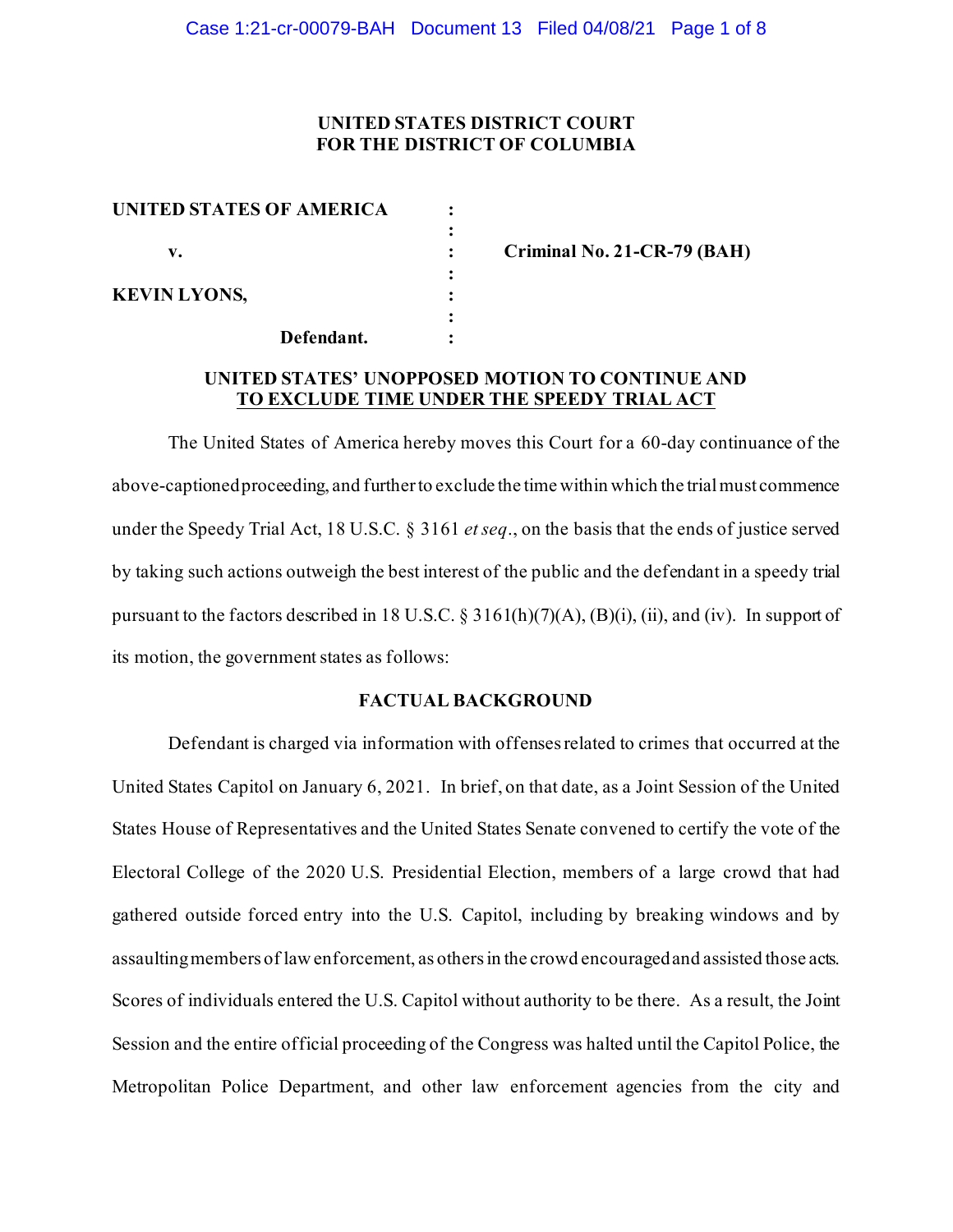### Case 1:21-cr-00079-BAH Document 13 Filed 04/08/21 Page 2 of 8

surrounding region were able to clear the Capitol of hundreds of unlawful occupants and ensure the safety of elected officials. This event in its entirety is hereinafter referred to as the "Capitol Attack."

The investigation and prosecution of the Capitol Attack will likely be one of the largest in American history, both in terms of the number of defendants prosecuted and the nature and volume of the evidence. Over 300 individuals have been charged in connection with the Capitol Attack. The investigation continues and the government expects that at least one hundred additional individuals will be charged. While most of the cases have been brought against individual defendants, the government is also investigating conspiratorial activity that occurred prior to and on January 6, 2021. The spectrum of crimes charged and under investigation in connection with the Capitol Attack includes (but is not limited to) trespass, engaging in disruptive or violent conduct in the Capitol or on Capitol grounds, destruction of government property, theft of government property, assaults on federal and local police officers, firearms offenses, civil disorder, obstruction of an official proceeding, possession and use of destructive devices, and conspiracy.

Defendants charged and under investigation come from throughout the United States, and a combined total of over 900 search warrants have been executed in almost all fifty states and the District of Columbia. Multiple law enforcement agencies were involved in the response to the Capitol Attack, which included officers and agents from U.S. Capitol Police, the District of Columbia Metropolitan Police Department, the Federal Bureau of Investigation, the Department of Homeland Security, the Bureau of Alcohol, Tobacco, Firearms and Explosives, the United States Secret Service, the United States Park Police, the Virginia State Police, the Arlington County Police Department, the Prince William County Police Department, the Maryland State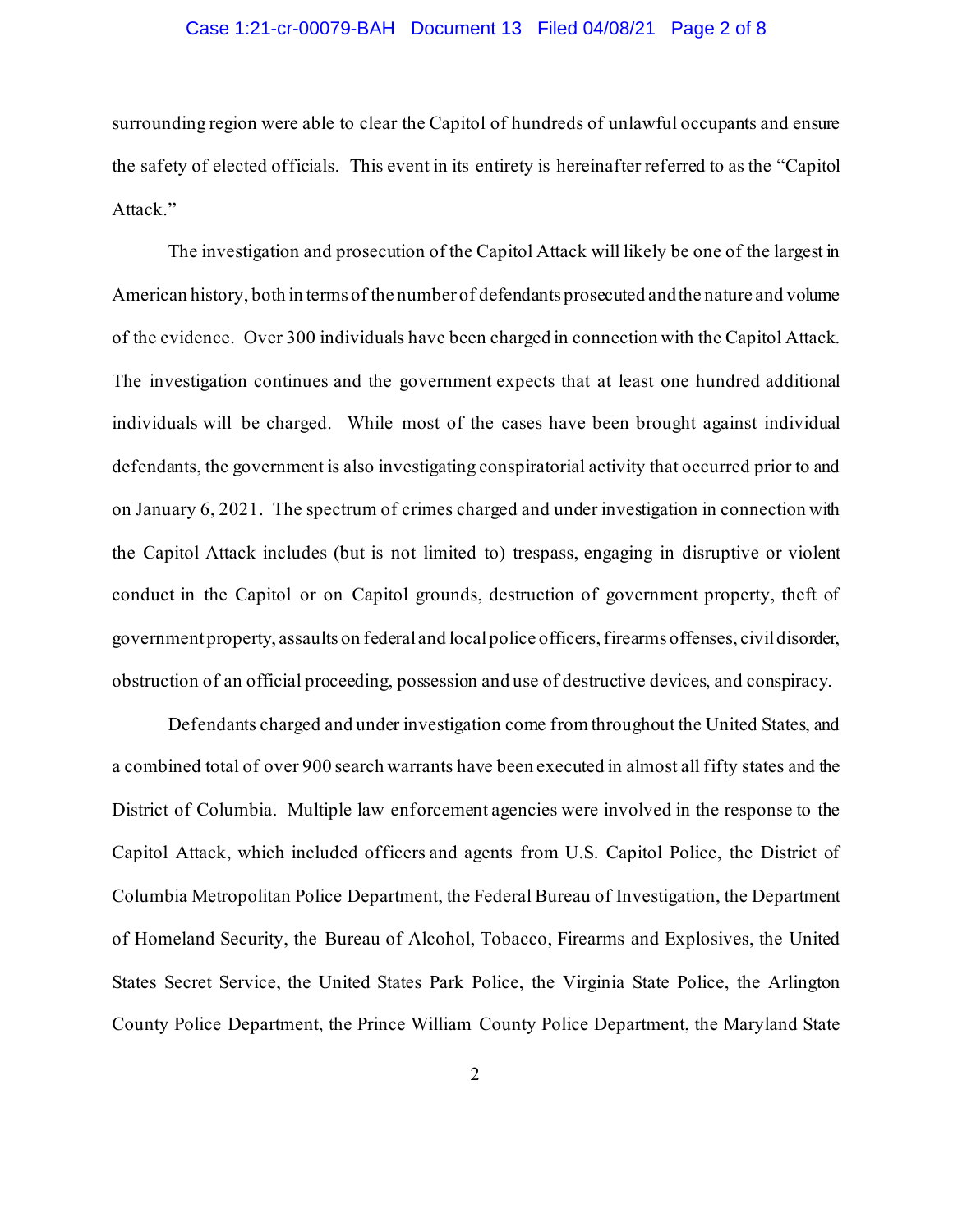### Case 1:21-cr-00079-BAH Document 13 Filed 04/08/21 Page 3 of 8

Police, the Montgomery County Police Department, the Prince George's County Police Department, and the New Jersey State Police. Documents and evidence accumulated in the Capitol Attack investigation thus far include: (a) more than 15,000 hours of surveillance and body-worn camera footage from multiple law enforcement agencies; (b) approximately 1,600 electronic devices; (c) the results of hundreds of searches of electronic communication providers; (d) over 210,000 tips, of which a substantial portion include video, photo and social media; and (e) over 80,000 reports and 93,000 attachments related to law enforcement interviews of suspects and witnesses and other investigative steps. As the Capitol Attack investigation is still on-going, the number of defendants charged and the volume of potentially discoverable materials will only continue to grow. In short, even in cases involving a single defendant, the volume of discoverable materials is likely to be significant.

The United States is aware of and takes seriously its obligations pursuant to Federal Rule of Criminal Procedure 16 and Local Criminal Rule 5.1(a), the provisions of *Brady v. Maryland*, 373 U.S. 83, 87 (1963), *Giglio v. United States*, 405 U.S. 150, 153-54 (1972), and the Jencks Act, 18 U.S.C. § 3500. Accordingly, the government, in consultation with the Federal Public Defender, is developing a comprehensive plan for handling, tracking, processing, reviewing and producing discovery across the Capitol Attack cases. Under the plan, the discovery most directly and immediately related to pending charges in cases involving detained defendants will be provided within the next thirty to sixty days. Cases that do not involve detained defendants will follow thereafter. Such productions will also be supplemented on an on-going basis. In the longer term, the plan will include a system for storing, organizing, searching, producing and/or making available voluminous materials such as those described above in a manner that is workable for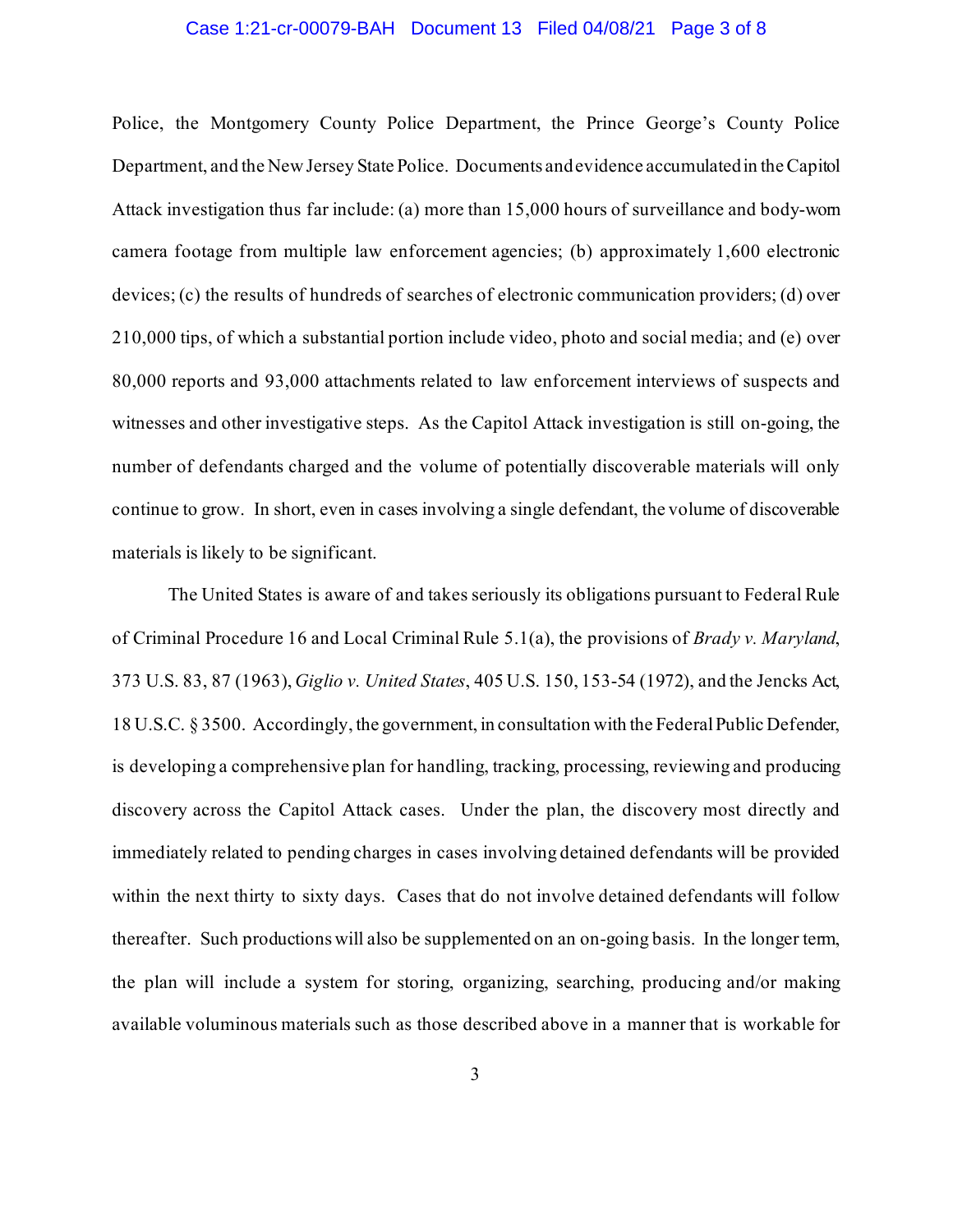#### Case 1:21-cr-00079-BAH Document 13 Filed 04/08/21 Page 4 of 8

both the government and hundreds of defendants. This latter portion of the plan will require more time to develop and implement, including further consultation with the Federal Public Defender.

Defendant in this case is charged with violations of 18 U.S.C. § 1752(a) and 40 U.S.C. §  $5104(e)(2)(C)$  and (D). In this case, the government has already provided defense counsel with preliminary discovery, including: search warrant returns, social media screenshots, the complaint, arrest warrant and statement of facts.

#### **ARGUMENT**

Pursuant to the Speedy Trial Act, an indictment charging an individual with the commission of an offense generally must be filed within thirty days from the date on which such individual was arrested or served with a summons in connection with such charges. 18 U.S.C. § 3161(a). Further, as a general matter, in any case in which a plea of not guilty is entered, a defendant charged in an information or indictment with the commission of an offense must commence within seventy days from the filing date (and making public) of the information or indictment, or from the date the defendant has appeared before a judicial officer of the court in which such charge is pending, whichever date last occurs. 18 U.S.C.  $\S 3161(c)(1)$ .

Section 3161(h) of the Speedy Trial Act sets forth certain periods of delay which the Court must exclude from the computation of time within which a trial must commence. As is relevant to this motion for a continuance, pursuant to subsection  $(h)(7)(A)$ , the Court must exclude:

Any period of delay resulting from a continuance granted by any judge on his own motion or at the request of the defendant or his counsel or at the request of the attorney for the Government, if the judge granted such continuance on the basis of his findings that the ends of justice served by taking such action outweigh the best interest of the public and the defendant in a speedy trial.

18 U.S.C. § 3161(h)(7)(A). This provision further requires the Court to set forth its reasons for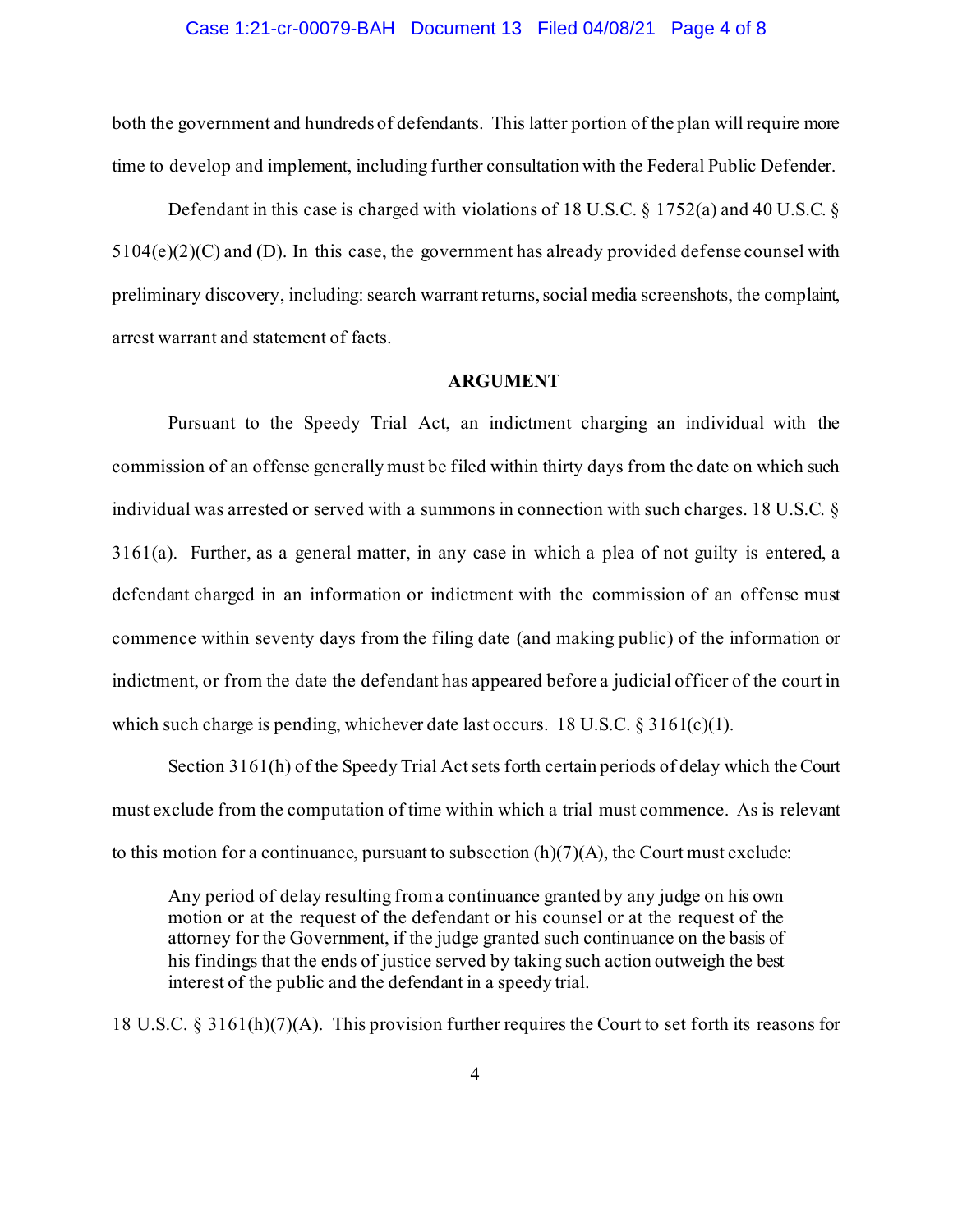### Case 1:21-cr-00079-BAH Document 13 Filed 04/08/21 Page 5 of 8

finding that that any ends-of-justice continuance is warranted. *Id.* Subsection (h)(7)(B) sets forth

a non-exhaustive list factors that the Court must consider in determining whether to grant an ends-

of-justice continuance, including:

- (i) Whether the failure to grant such a continuance in the proceeding would be likely to make a continuation of such proceeding impossible, or result in a miscarriage of justice.
- (ii) Whether the case is so unusual or so complex, due to the number of defendants, the nature of the prosecution, or the existence of novel questions of fact or law, that it is unreasonable to expect adequate preparation for pretrial proceedings or for the trial itself within the time limits established by this section. . . .
- (iv) Whether the failure to grant such a continuance in a case which, taken as a whole, is not so unusual or so complex as to fall within clause (ii), would deny the defendant reasonable time to obtain counsel, would unreasonably deny the defendant or the Government continuity of counsel, or would deny counsel for the defendant or the attorney for the Government the reasonable time necessary for effective preparation, taking into account the exercise of due diligence.

18 U.S.C. § 3161(h)(7)(B)(i)(ii) and (iv). Importantly, "[i]n setting forth the statutory factors that justify a continuance under subsection (h)(7), Congress twice recognized the importance of adequate pretrial preparation time." *Bloate v. United States*, 559 U.S. 196, 197 (2010) (*citing*  $§3161(h)(7)(B)(ii), (B)(iv)).$ 

An interests of justice finding is within the discretion of the Court. *See, e.g., United States* 

*v. Rojas-Contreras*, 474 U.S. 231, 236 (1985); *United States v. Hernandez*, 862 F.2d 17, 24 n.3

(2d Cir. 1988). "The substantive balancing underlying the decision to grant such a continuance is

entrusted to the district court's sound discretion." *United States v. Rice*, 746 F.3d 1074 (D.C. Cir.

2014).

In this case, an ends-of-justice continuance is warranted under 18 U.S.C.  $\S 3161(h)(7)(A)$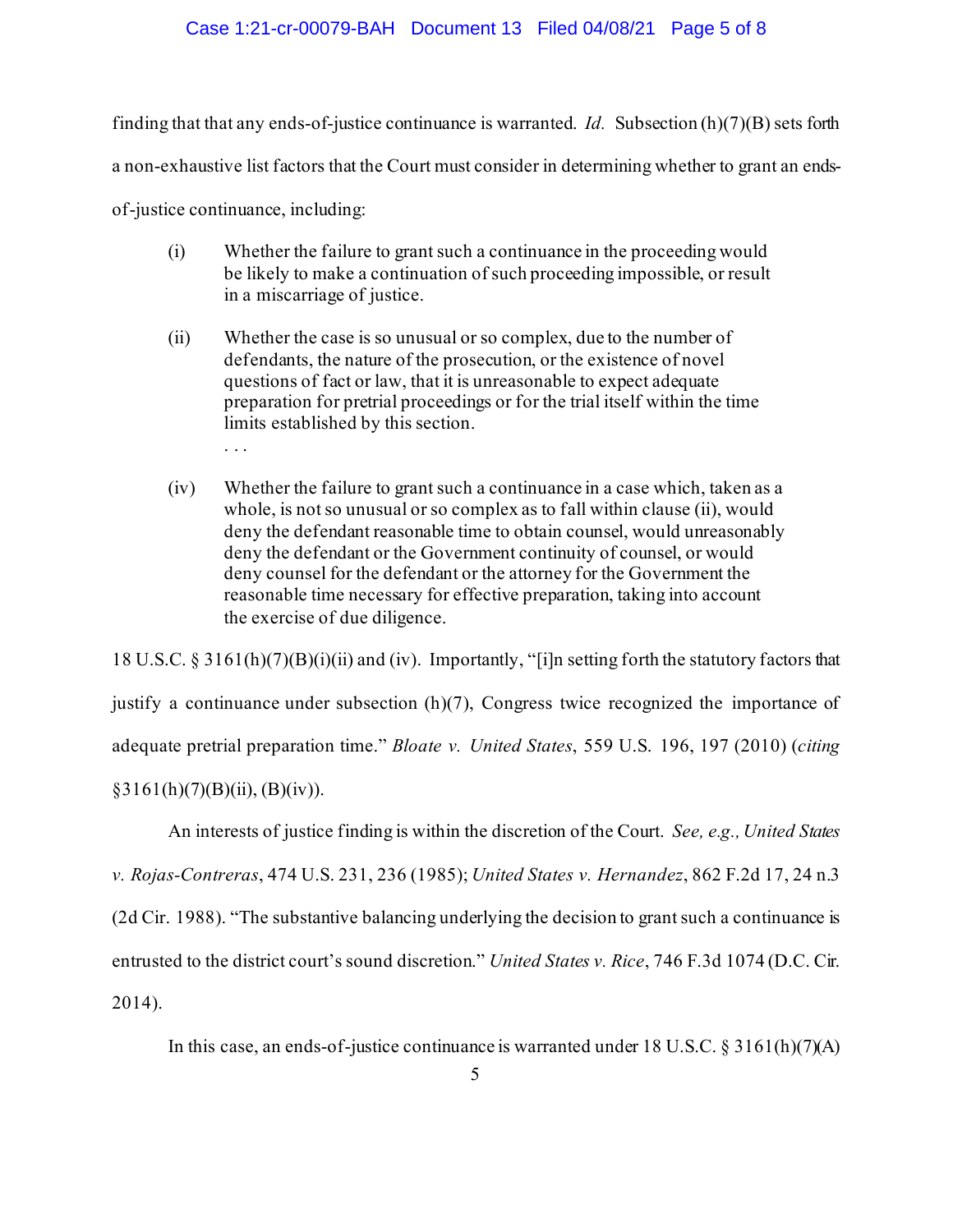### Case 1:21-cr-00079-BAH Document 13 Filed 04/08/21 Page 6 of 8

based on the factors described in 18 U.S.C. § 3161(h)(7)(B)(i)(ii) and (iv). As described above, the Capitol Attack is likely the most complex investigation ever prosecuted by the Department of Justice. Developing a system for storing and searching, producing and/or making available voluminous materials accumulated across hundreds of investigations, and ensuring that such system will be workable for both the government and defense, will take time. Even after a system generally agreeable to the government and the Federal Public Defender is designed and implemented, likely through the use of outside vendors, it will take time to load, process, search and review discovery materials. Further adding to production and review times, certain sensitive materials may require redaction or restrictions on dissemination, and other materials may need to be filtered for potentially privileged information before they can be reviewed by the prosecution.

The need for reasonable time to organize, produce, and review voluminous discovery is among multiple pretrial preparation grounds that Courts of Appeals have routinely held sufficient to grant continuances and exclude the time under the Speedy Trial Act. *See, e.g., United States v. Bikundi*, 926 F.3d 761, 777-78 (D.C. Cir. 2019)(Upholding ends-of-justice continuances totaling 18 months in two co-defendant health care fraud and money laundering conspiracy case, in part because the District Court found a need to "permit defense counsel and the government time to both produce discovery and review discovery"); *United States v. Bell*, 925 F.3d 362, 374 (7<sup>th</sup> Cir. 2019)(Upholding two-month ends-of-justice continuance in firearm possession case, over defendant's objection, where five days before trial a superseding indictment with four new counts was returned, "1,000 pages of new discovery materials and eight hours of recordings" were provided, and the government stated that "it needed more than five days to prepare to try [the defendant] on the new counts"); *United States v. Vernon*, 593 F. App'x 883, 886 (11th Cir. 2014)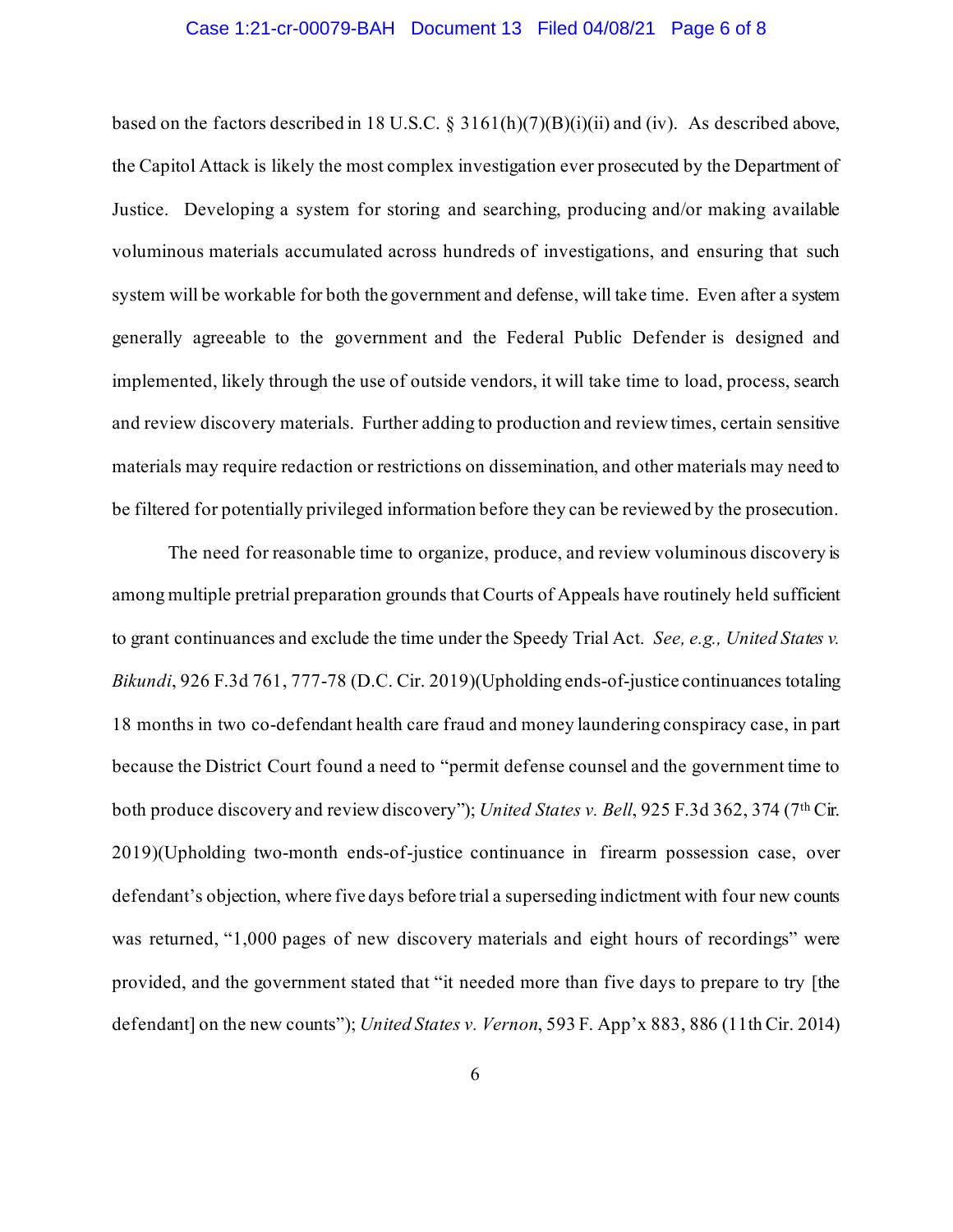### Case 1:21-cr-00079-BAH Document 13 Filed 04/08/21 Page 7 of 8

(District court did not abuse its broad discretion in case involving conspiracy to commit wire and mail fraud by granting two ends-of-justice continuances due to voluminous discovery); *United States v. Gordon*, 710 F.3d 1124, 1157-58 (10<sup>th</sup> Cir. 2013)(Upholding ends-of-justice continuance of ten months and twenty-four days in case involving violation of federal securities laws, where discovery included "documents detailing the hundreds financial transactions that formed the basis for the charges" and "hundreds and thousands of documents that needs to be catalogued and separated, so that the parties could identify the relevant ones")(internal quotation marks omitted); *United States v. Lewis, 611 F.3d 1172, 1177-78 (9th Cir. 2010)*(Upholding ninety-day ends-ofjustice continuance in case involving international conspiracy to smuggle protected wildlife into the United States, where defendant's case was joined with several co-defendants, and there were on-going investigations, voluminous discovery, a large number of counts, and potential witnesses from other countries); *United States v. O'Connor*, 656 F.3d 630, 640 (7th Cir. 2011)(Upholding ends-of-justice continuances totaling five months and twenty days in wire fraud case that began with eight charged defendants and ended with a single defendant exercising the right to trial, based on "the complexity of the case, the magnitude of the discovery, and the attorneys' schedules").

In sum, due to the number of individuals currently charged across the Capitol Attack investigation and the nature of those charges, the on-going investigation of many other individuals, the volume and nature of potentially discoverable materials, and the reasonable time necessary for effective preparation by all parties taking into account the exercise of due diligence, the failure to grant such a continuance in this proceeding would be likely to make a continuation of this proceeding impossible, or result in a miscarriage of justice. Accordingly, the ends of justice served by granting a request for a continuance outweigh the best interest of the public and the defendant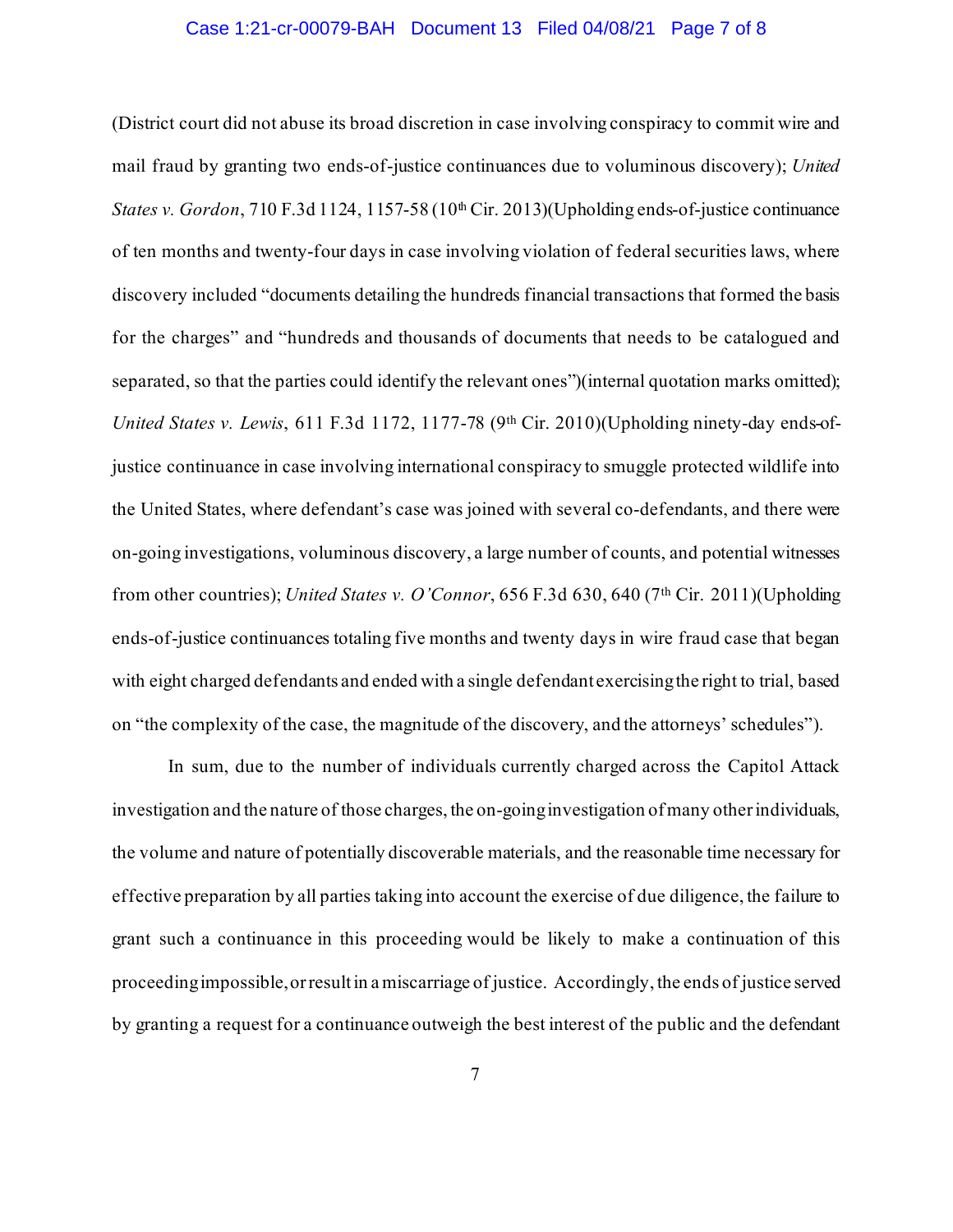in a speedy trial.

Government counsel notified the defense of the filing of this motion, and counsel consents to the motion.

WHEREFORE, the government respectfully requests that this Court grant the motion for a 60-day continuance of the above-captioned proceeding, and that the Court exclude the time within which the trial must commence under the Speedy Trial Act, 18 U.S.C. § 3161 *et seq*., on the basis that the ends of justice served by taking such actions outweigh the best interest of the public and the defendant in a speedy trial pursuant to the factors described in 18 U.S.C. §  $3161(h)(7)(A), (B)(i), (ii), and (iv).$ 

Respectfully submitted,

CHANNING D. PHILLIPS Acting United States Attorney DC Bar No. 415793

By:  $/s/$ Nicole Battle NY Bar No. 5256227 Assistant United States Attorney 555 Fourth Street, N.W., Rm 4836 Washington, D.C. 20530 Nicole.Battle@usdoj.gov Telephone: (202) 252-6978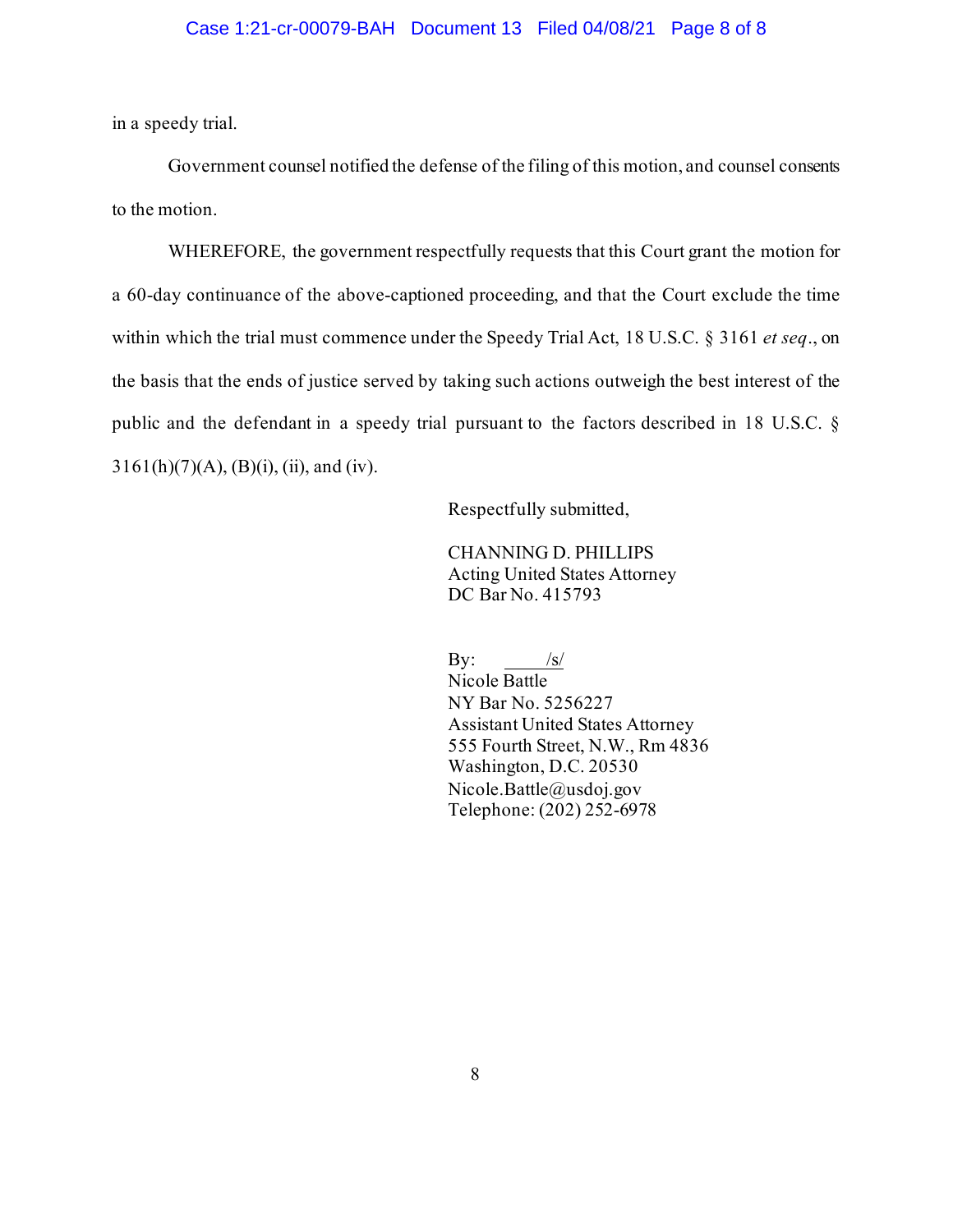### **UNITED STATES DISTRICT COURT FOR THE DISTRICT OF COLUMBIA**

| UNITED STATES OF AMERICA |            |  |
|--------------------------|------------|--|
| v.                       |            |  |
|                          |            |  |
| <b>KEVIN LYONS,</b>      |            |  |
|                          | Defendant. |  |

**v. : Criminal No. 21-cr-79 (BAH)**

#### **ORDER**

Based upon the representations in the United States' Unopposed Motion to Continue and to Exclude Time Under the Speedy Trial Act, and upon consideration of the entire record, the Court makes the following findings:

Defendant is charged via information with offenses related to crimes that occurred at the United States Capitol on January 6, 2021. In brief, on that date, as a Joint Session of the United States House of Representatives and the United States Senate convened to certify the vote of the Electoral College of the 2020 U.S. Presidential Election, members of a large crowd that had gathered outside forced entry into the U.S. Capitol, including by breaking windows and by assaulting members of law enforcement, as others in the crowd encouraged and assisted those acts. Scores of individuals entered the U.S. Capitol without authority to be there. As a result, the Joint Session and the entire official proceeding of the Congress was halted until the Capitol Police, the Metropolitan Police Department, and other law enforcement agencies from the city and surrounding region were able to clear the Capitol of hundreds of unlawful occupants and ensure the safety of elected officials. This event in its entirety is hereinafter referred to as the "Capitol Attack."

The investigation and prosecution of the Capitol Attack will likely be one of the largest in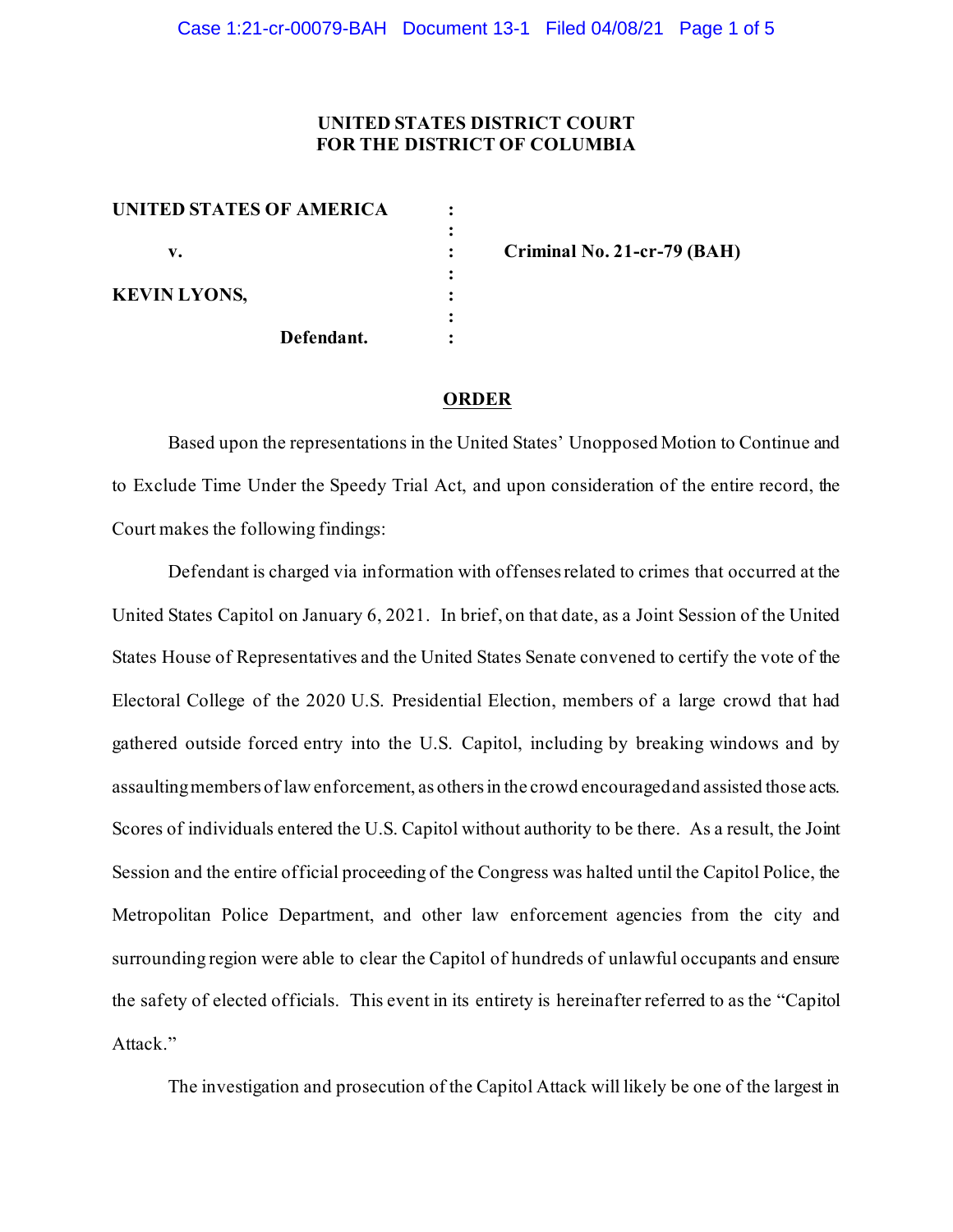### Case 1:21-cr-00079-BAH Document 13-1 Filed 04/08/21 Page 2 of 5

American history, both in terms of the number of defendants prosecuted and the nature and volume of the evidence. Over 300 individuals have been charged in connection with the Capitol Attack. The investigation continues and the government expects that at least one hundred additional individuals will be charged. While most of the cases have been brought against individual defendants, the government is also investigating conspiratorial activity that occurred prior to and on January 6, 2021. The spectrum of crimes charged and under investigation in connection with the Capitol Attack includes (but is not limited to) trespass, engaging in disruptive or violent conduct in the Capitol or on Capitol grounds, destruction of government property, theft of government property, assaults on federal and local police officers, firearms offenses, civil disorder, obstruction of an official proceeding, possession and use of destructive devices, and conspiracy.

Defendants charged and under investigation come from throughout the United States, and a combined total of over 900 search warrants have been executed in almost all fifty states and the District of Columbia. Multiple law enforcement agencies were involved in the response to the Capitol Attack, which included officers and agents from U.S. Capitol Police, the District of Columbia Metropolitan Police Department, the Federal Bureau of Investigation, the Department of Homeland Security, the Bureau of Alcohol, Tobacco, Firearms and Explosives, the United States Secret Service, the United States Park Police, the Virginia State Police, the Arlington County Police Department, the Prince William County Police Department, the Maryland State Police, the Montgomery County Police Department, the Prince George's County Police Department, and the New Jersey State Police. Documents and evidence accumulated in the Capitol Attack investigation thus far include: (a) more than 15,000 hours of surveillance and body-worn camera footage from multiple law enforcement agencies; (b) approximately 1,600 electronic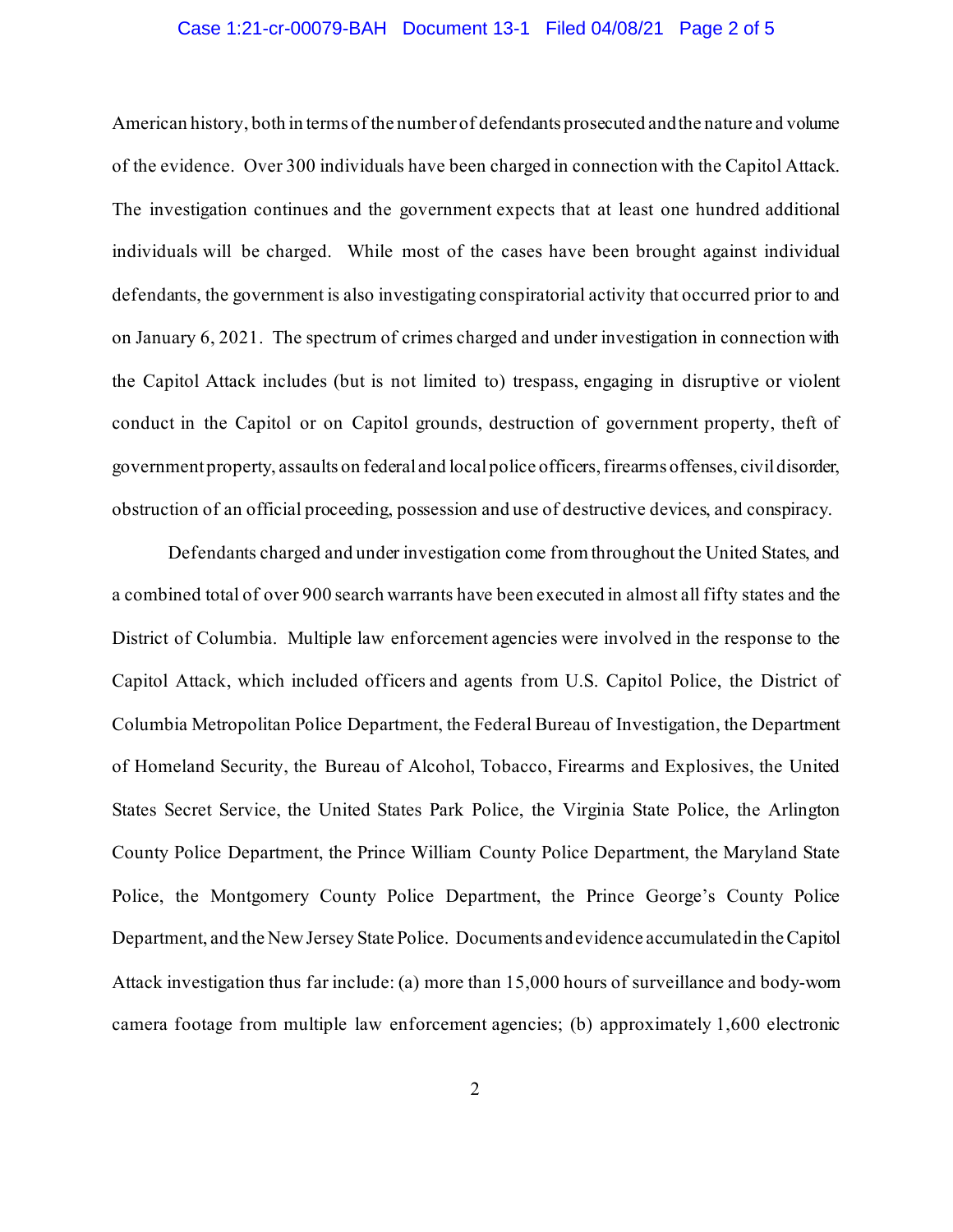### Case 1:21-cr-00079-BAH Document 13-1 Filed 04/08/21 Page 3 of 5

devices; (c) the results of hundreds of searches of electronic communication providers; (d) over 210,000 tips, of which a substantial portion include video, photo and social media; and (e) over 80,000 reports and 93,000 attachments related to law enforcement interviews of suspects and witnesses and other investigative steps. As the Capitol Attack investigation is still on-going, the number of defendants charged and the volume of potentially discoverable materials will only continue to grow. In short, even in cases involving a single defendant, the volume of discoverable materials is likely to be significant.

The government, in consultation with the Federal Public Defender, is developing a comprehensive plan for handling, tracking, processing, reviewing and producing discovery across the Capitol Attack cases. Under the plan, the discovery most directly and immediately related to pending charges in cases involving detained defendants will be provided within the next thirty to sixty days. Cases that do not involve detained defendants will follow thereafter. Such productions will also be supplemented on an on-going basis. In the longer term, the plan will include a system for storing, organizing, searching, producing and/or making available voluminous materials such as those described above in a manner that is workable for both the government and hundreds of defendants. This latter portion of the plan will require more time to develop and implement, including further consultation with the Federal Public Defender.

In this case, an ends-of-justice continuance is warranted under 18 U.S.C. § 3161(h)(7)(A) based on the factors described in 18 U.S.C. § 3161(h)(7)(B)(i)(ii) and (iv). As described above, the Capitol Attack is likely the most complex investigation ever prosecuted by the Department of Justice. Developing a system for storing and searching, producing and/or making available voluminous materials accumulated across hundreds of investigations, and ensuring that such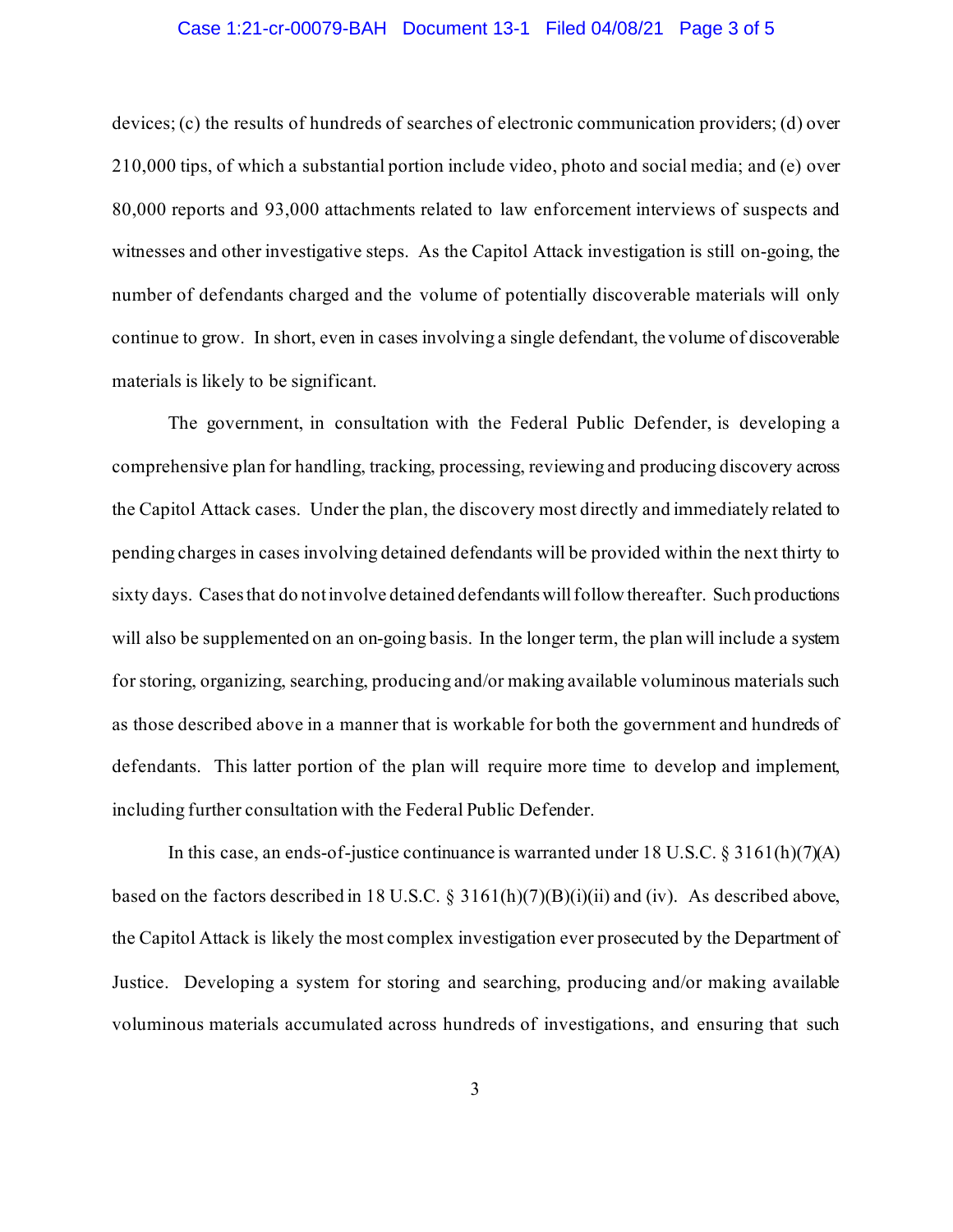### Case 1:21-cr-00079-BAH Document 13-1 Filed 04/08/21 Page 4 of 5

system will be workable for both the government and defense, will take time. Even after a system generally agreeable to the government and the Federal Public Defender is designed and implemented, likely through the use of outside vendors, it will take time to load, process, search and review discovery materials. Further adding to production and review times, certain sensitive materials may require redaction or restrictions on dissemination, and other materials may need to be filtered for potentially privileged information before they can be reviewed by the prosecution.

In sum, due to the number of individuals currently charged across the Capitol Attack investigation and the nature of those charges, the on-going investigation of many other individuals, the volume and nature of potentially discovery materials, and the reasonable time necessary for effective preparation by all parties taking into account the exercise of due diligence, the failure to grant such a continuance in this proceeding would be likely to make a continuation of this proceeding impossible, or result in a miscarriage of justice. Accordingly, the ends of justice served by granting a request for a continuance outweigh the best interest of the public and the defendant in a speedy trial.

Therefore, it is this  $\_\_\_\_$  day of  $\_\_\_$ , 2021,

**ORDERED** that the United States' Unopposed Motion to Continue and to Exclude Time Under the Speedy Trial Act, is hereby GRANTED; it is further

**ORDERED** that this proceeding is continued to , 2021, at

; and it is further